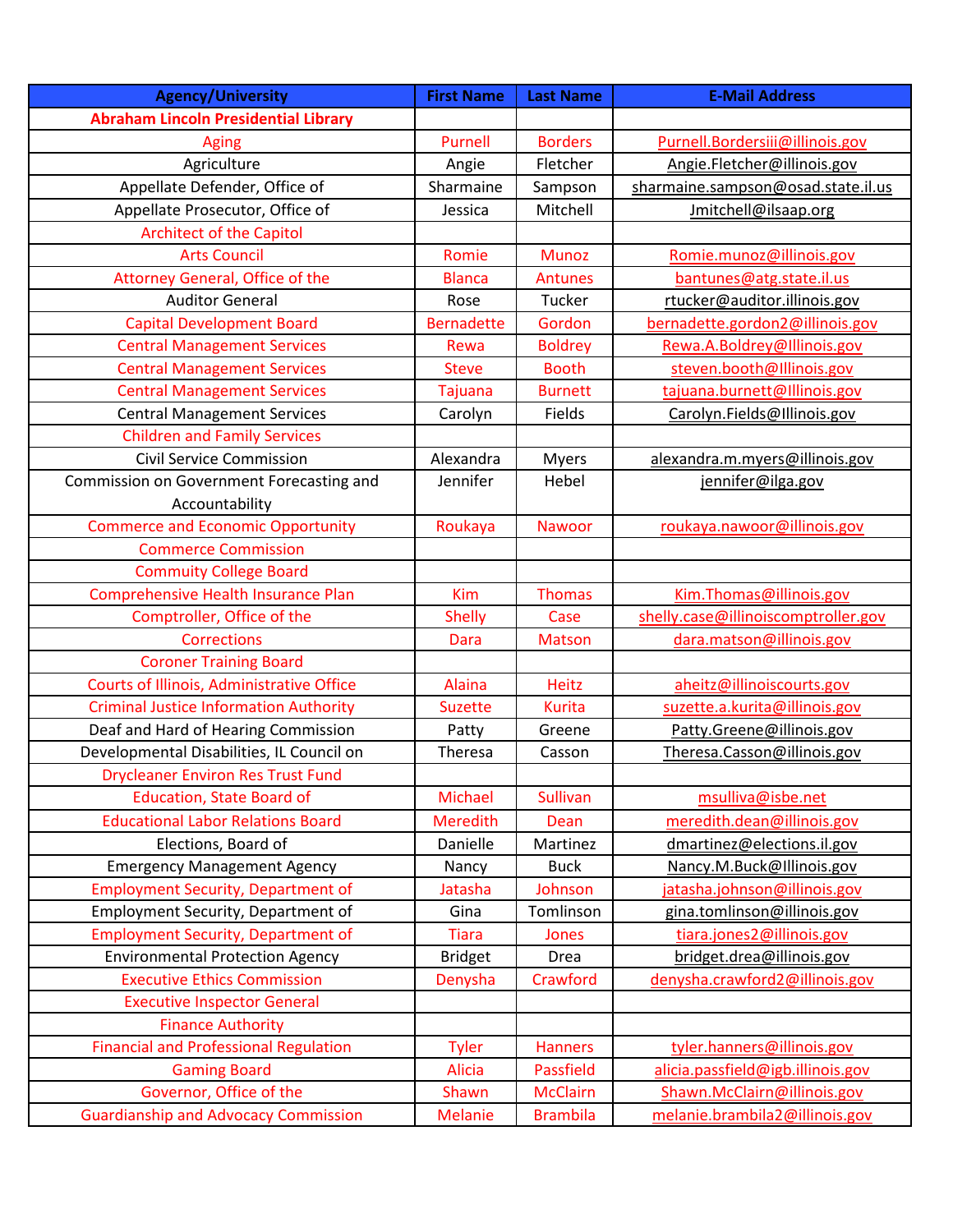| <b>Healthcare Facilities Planning Review Bd</b> |                |                  |                                |
|-------------------------------------------------|----------------|------------------|--------------------------------|
| <b>Health and Family Services</b>               | <b>Susan</b>   | Caimi            | susan.caimi@illinois.gov       |
| <b>Higher Education, Board of</b>               | <b>Emily</b>   | Chase            | Chase@ibhe.org                 |
| <b>Housing Development Authority</b>            | Samarra        | Exum             | sexum@ihda.org                 |
| <b>Human Rights Commission</b>                  | Jose           | Galvez           | jose.galvez@illinois.gov       |
| <b>Human Rights Department</b>                  | Rene           | <b>Burton</b>    | Rene.burton@illinois.gov       |
| <b>Human Services</b>                           | <b>Sharron</b> | <b>Matthews</b>  | sharron.matthews@illinois.gov  |
| Illinois House Clerk's Office                   | Michael        | Gustin           | michaelg@ilga.gov              |
| <b>Illinois House Democrats</b>                 | Michael        | Gustin           | michaelg@ilga.gov              |
| <b>Illinois House Republicans</b>               | Kevin          | <b>Bramblett</b> | kbramblett@hrs.ilga.gov        |
| <b>Illinois Senate Democrats</b>                | Ashley         | <b>Jenkins</b>   | ajenkins@senatedem.ilga.gov    |
| <b>Illinois Senate Republicans</b>              | LeAnne         | <b>Bucci</b>     | lbucci@sgop.ilga.gov           |
| <b>Illinois Power Agency</b>                    |                |                  |                                |
| <b>Independent Tax Tribunal</b>                 |                |                  |                                |
| Innovation & Technology, Dept. of               | Vickey         | Longstaff        | Vickey.Longstaff@illinois.gov  |
| Insurance, Department of                        | Beth           | Sill             | elizabeth.sill@illinois.gov    |
| Investment, State Board of                      | <b>Maryann</b> | Hong             | mhong@isbinvestment.com        |
| Joint Committee on Administrative Rules         | Peyton         | <b>Bernot</b>    | peytonb@ilga.gov               |
| <b>Judicial Inquiry Board</b>                   | Sharmayne      | <b>Adams</b>     | sharmayne.adams@Illinois.gov   |
| Juvenile Justice                                | <b>Bryan</b>   | Questelle        | Bryan.D.Questelle@illinois.gov |
| <b>Juvenile Justice</b>                         | Eric           | Childs           | Eric.Childs@illinois.gov       |
| Labor Relations Board, Illinois                 | Meredith       | Dean             | meredith.dean@illinois.gov     |
| Labor, Department of                            |                |                  |                                |
| Law Enforcement Training and Standards Board    |                |                  |                                |
| Legislative Audit Commission                    | <b>Brenda</b>  | Rabideau         | brendar@ilga.gov               |
| Legislative Ethics Commission/Inspector Gen     |                |                  |                                |
| Legislative Information System                  | Dena           | Cheek            | denac@ilga.gov                 |
| Legislative Information System                  | Leslie         | <b>Bennet</b>    | leslieb@ilga.gov               |
| <b>Legislative Printing Unit</b>                |                |                  |                                |
| Legislative Reference Bureau                    | <b>DNP</b>     |                  |                                |
| Lt. Governor                                    | <b>Tanner</b>  | <b>Beck</b>      | tanner.beck@illinois.gov       |
| <b>Liquor Control Commission</b>                |                |                  |                                |
| Lottery                                         |                |                  |                                |
| Management and Budget                           | Jessica        | Guinn            | Jessica.a.Guinn@illinois.gov   |
| <b>Math and Science Academy</b>                 |                |                  |                                |
| <b>Medical District Commission</b>              |                |                  |                                |
| <b>Metro Pier and Exposition Authority</b>      |                |                  |                                |
| <b>Military Affairs</b>                         | Deb            | Singer           | debra.a.singer2@nfg@mail.mil   |
| <b>Natural Resources</b>                        | Michelle       | Silver           | Michelle.silver@illinois.gov   |
| <b>Pollution Control Board</b>                  | Lynn           | <b>Hedges</b>    | Lynn.hedges@illinois.gov       |
| <b>Prisoner Review Board</b>                    | Valorie        | Ford             | Valorie.ford@illinois.gov      |
| <b>Procurement Policy Board</b>                 | Deanna         | Rosetto          | Deanna.Rossetto@Illinois.gov   |
| <b>Property Tax Appeal Board</b>                |                |                  |                                |
| <b>Public Health</b>                            | Meredith       | Caudill          | Meredith.Caudill@illinois.gov  |
| <b>Racing Board</b>                             | <b>Donald</b>  | <b>Marquez</b>   | donald.marquez@illinois.gov    |
| Revenue                                         | Paula          | Bell             | Paula.Bell@Illinois.gov        |
|                                                 |                |                  |                                |